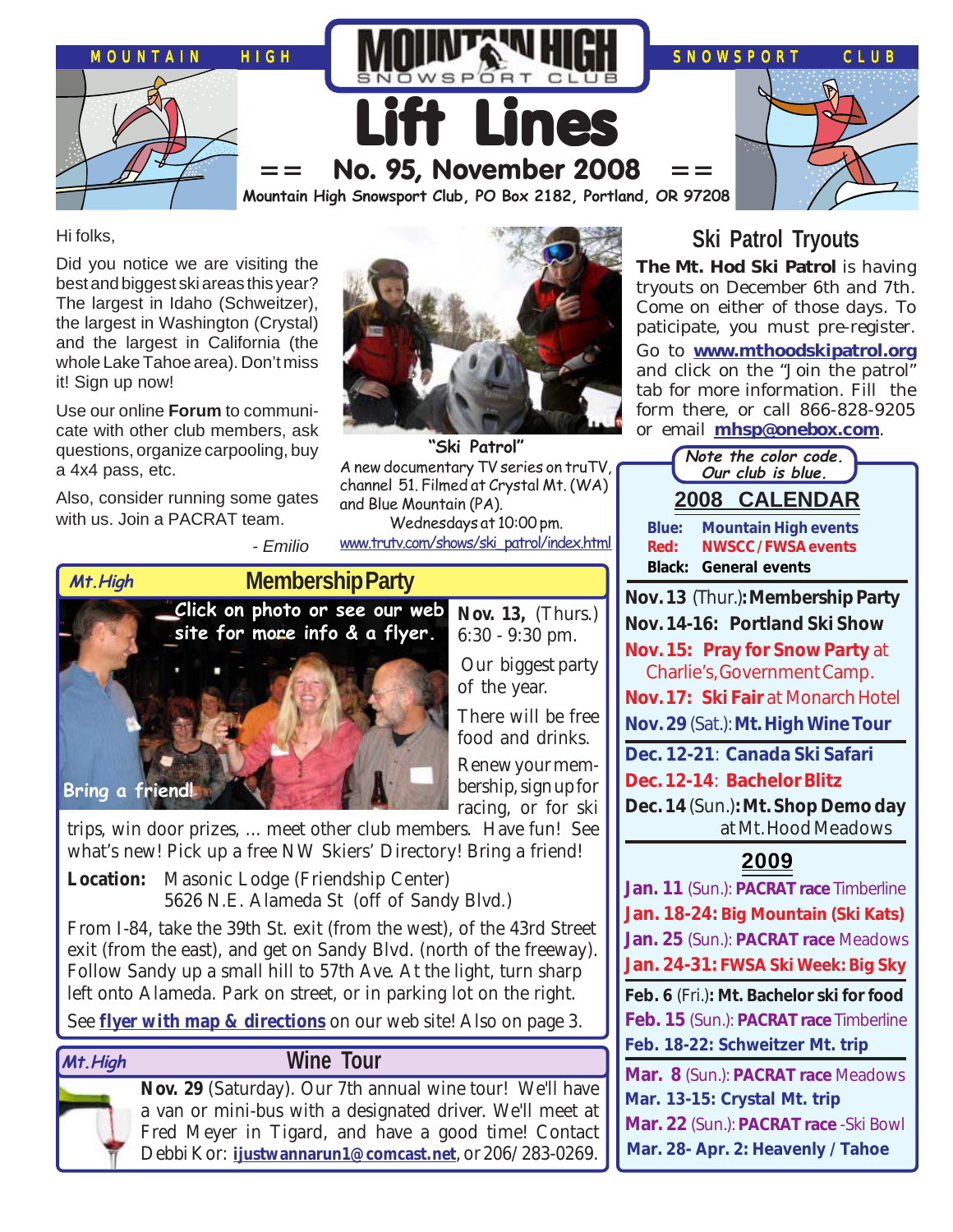*MOUNTAIN HIGH* **Recent Events** *SNOWSPORT CLUB*

# **Friends of the Forest: Mt. Hood Meadows Cleanup & Re-seeding**



### **by Violet Anderson**

**Oct. 18, 2008.** With 30 participating volunteers who spent the morning hunkered down, harvesting seeds off the snow-less slopes, about 90 total hours of service work was accomplished. The result will be hundreds of thousands of seeds planted.

The participants were taught how to identify wildflowers that have gone to seed. Then they collected seeds from Indian Paintbrush, Mt. daisy, goldenrod, and Mt. Heliotrope, among others. These seeds will be planted around the new First Aid building and anywhere that the ground was disturbed, to protect from erosion, and to bloom in native wildflowers without introducing foreign plants.

The work will help restore and protect ecosystems on Mt. Hood, and will enable Forest Service workers to plant hundreds of new native plant and flower species that Meadows' visitors and staff will enjoy for years to come.

The **National Forest Foundation**, **Mt. Hood Meadows** and the **Hood River Inn** have formally thanked all the participants. On the photo are: Mt. High members **Violet**, **Haley**, **Quinn** and **Steve** along with **Heidi** (Mt. Hood Meadows Sustainable Environment Manager, and Assistant to the Gen Mgr) and Doug (from the Forest Service).

See more photos at **[www.mthigh.org/PhotosRecent.htm](http://www.mthigh.org/PhotosRecent.htm)**.

### **Salmon River Hike Mt.High**

**Oct. 12, 2008.**(Sunday) Everyone had a good time on a moderate hike to the canyon viewpoint, a 7 miles round-trip with 900 feet elevation gain. This portion of the Salmon River Trail begins with a riverside stroll among huge old-growth trees. After 2 miles, the path leaves the river and climbs to a bluff with a view of the Salmon River's rugged upper canyon. Thanks to **Linda & Bruce McGavin**, **John Jessen** and **Elisabeth Fontaine** (our hike master) for the photos.



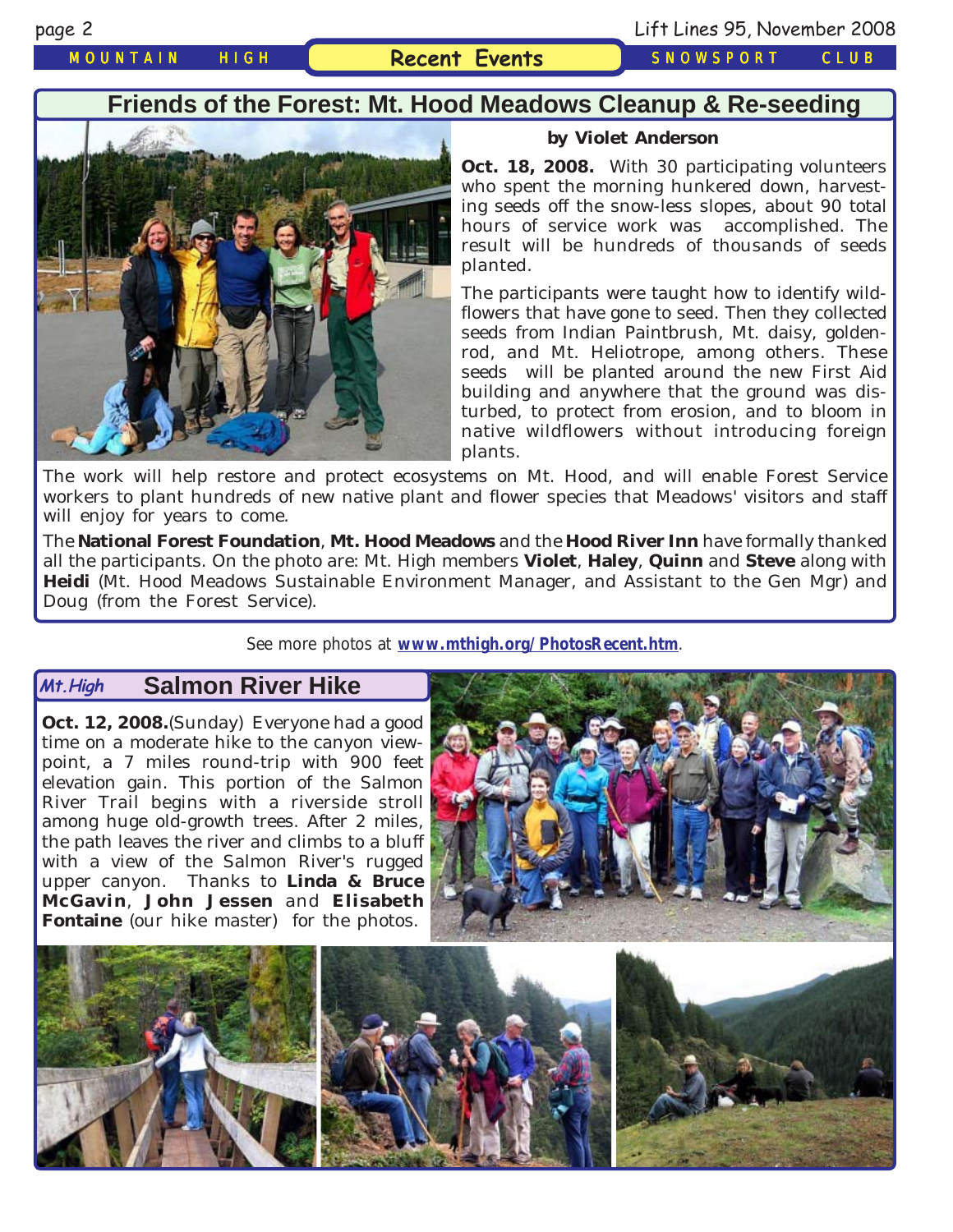

Location: **Charlie's Pub & Restaurant**, Government Camp. Tickets: **\$10**, must be purchased in advance (Limited quan-

**Gordon Lusk**: **[GordyLusk@hotmail.com](mailto:gordylusk@hotmail.com) Richard Rizk**: **[rich@rizklaw.com](mailto:rich@rizklaw.com.)**

tities). Contact your dearest member of the Schnees.

members of ALL local ski clubs are invited.

**Dale Parshall**: **[dale.parshall@usbank.com](mailto:dale.parshall@usbank.com)**

There will be no tickets at the door. This event fills up!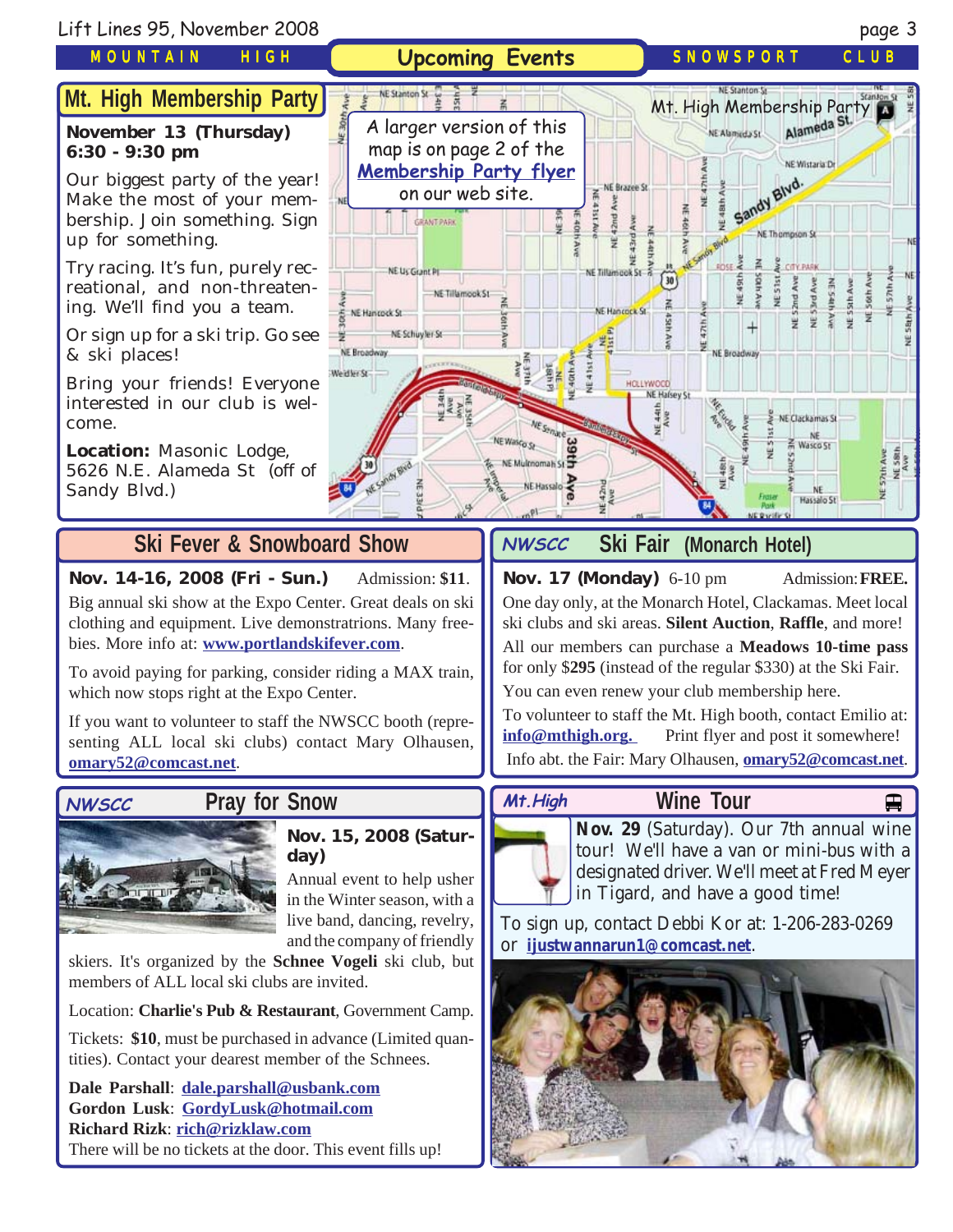*MOUNTAIN HIGH* **Fundraisers** *SNOWSPORT CLUB*

page 4 Lift Lines 95, November 2008

# **Oregon Cancer Ski Out**



**March 1-2:** Register your 5-person team now for this fun fundraiser for Cancer Research and hospice care. Two races are held, and

only consistency counts; not speed. Team registration for 5 people is \$850. Contact **Russ Stanton**, **[russski2day@yahoo.com](mailto:russski2day@yahoo.com)** or **Dick Woolley** at **[rgwoolley@verizon.net](mailto:rgwoolley@verizon.net)**. Lots more information on our web site: **[www.mthigh.org/](http://www.mthigh.org/Events.htm#Oregon_Cancer_Ski_Out) [Events.htm#Oregon\\_Cancer\\_Ski\\_Out](http://www.mthigh.org/Events.htm#Oregon_Cancer_Ski_Out)**

# **Hope on the Slopes**



**March 21:** (Saturday) at **Ski Bowl**.

A fundraiser for the American Cancer Society.

This is a vertical challenge, where competitors earn points for both dollars raised and the total vertical feet skied. Teams can consist of between 5 and 15 people. You can also compete individually. There are no age restrictions.

Each participant will receive a personal web page that they can customize with their own messages and photos. Features of the web site include the ability to fundraise online and via email, track fundraising progress, and honor loved ones touched by cancer.

Registration is \$35 per person, or \$200 per team (for up to 15 members. Each participant is encouraged to raise a minimum of \$200.

Prizes include lift tickets, skis, boards, clothing,..etc.

Funds raised will be used by the American Cancer Society for cancer research, education, advocacy, and service.

More info at **[www.cancer.org](http://www.cancer.org/)** or **[Click Here](http://www.cancer.org/docroot/COM/content/div_Northwest/COM_5_1x_Hope_on_the_Slopes.asp?sitearea=COM)**.



## **FREE \$KIING CORNER**

1. Use your **Ski Fever Show** 2 for 1 coupons for **Ski Bowl, Mt. Hood Meadows, Timberline, Hoodoo, Mt. Ashland, Mission Ridge, and Whistler/Blackcomb**. It's not free, but 2 for-1 is good.

2. **Shell offers a free lift ticket coupon** (Jan. - Apr.) for ski areas in Oregon, Washington, Idaho, and British Columbia when you buy 10 gallons of gas. **[www.skifreedeals.com/](http://www.skifreedeals.com/shell_skiforfree.php) [shell\\_skiforfree.php](http://www.skifreedeals.com/shell_skiforfree.php)**

3. **Warren Miller vouchers:** Free ticket to **Mt. Bachelor**, any Tuesday - Friday (except holidays). Also, a 2-for-1 at **Crystal Mt.**, Monday-Thursday in early December or in March. Also, free lift tickets to: **Big White**, **Silver Star**, and **Sun Peaks**, any time before Dec. 19, 2008 or any time after March 25, 2009.

4. **Big White** & **Silver Star**: Free skiing Nov. 26 - Dec. 18, if you stay a minimum of 2 nights at the resort.

### **Special, single day deals**

- **Nov. 27: Sun Peaks, B.C.** Free skiing for all US citizens on Thanksgiving. The next day, Nov. 28, free for Canadians.
- **Dec. 19** (Fri.)**: Red Mt., B.C.** Free skiing for everyone!
- **Jan. 26** (Mon.)**: Rotary Night at Meadows**, 1 - 9 pm for \$10. Contact Kris for tix, **[Kinman223@aol.com](mailto:Kinman223@aol.com)**, 503-223-5023.
- **Feb. 6** (Fri.)**: Mt. Bachelor** "Neighbor Impact" day. Bring 3 cans of food as a donation, and get a free lift ticket.
- **Feb. 27** (Fri.)**: 49 Degrees North**. Drive your Toyota & ski free!
- **Mar. 6** (Fri.)**: Ski Bowl** and **Timberline**, "Ski For Sunshine", 4 cans of food for local families in need, for a free lift ticket.
- **Mar. 15** (Sun.)**: Crystal Mt.**, WA: Half priced tickets for NWSCC members (i.e. all NW ski clubs, including Mt. High.)
- **Mar. 29** (sun.): **Mt. Ashland**. Ski/ride against hunger. Donate 5 cans of food for free ticket.

**Apr. 19** (sun.): **Anthony Lakes**. Customer Appreciation Day. Donate food for free tix. Also half price tix every Thursday.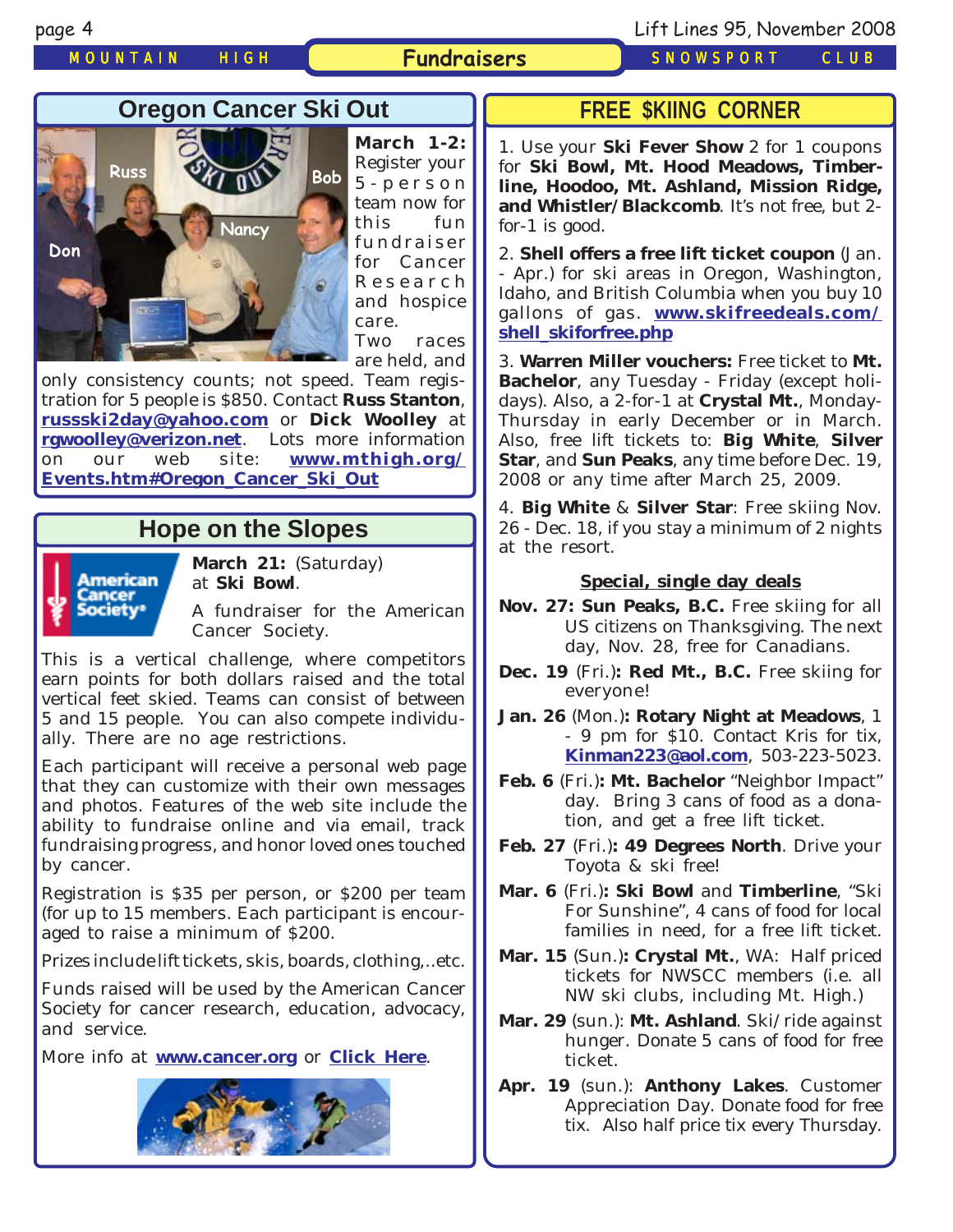*MOUNTAIN HIGH*

# **Trip incentives** *SNOWSPORT CLUB*

# **Reasons to Visit Schweitzer This Season - by Emilio Trampuz -**

Our club is organizing a trip to Schweitzer Mt., including a day at 49 Degrees North. But why choose this trip over the others? Here's why:

1. **Romantic setting.** Mid-mountain village, with gorgeous views of mountains and lakes, and a snowy carpet in front of your hotel door.

2. **Ski-in/Ski-out.** Schweitzer is one of the few places in the United States where you can ski right to your hotel door.

3. **Trees, trees, trees!** Great tree skiing. Yes, there are plenty of blue cruisers too, but Schweitzer provides some interesting glades. There are intermediate trees, advanced trees, and double-black trees. Take your pick, but do try skiing around some of them. Don't miss J.R. Trees, Glade-iator, Phineas Forest, and Shenanigan's (a.k.a: the Tree Farm).

4. **Ghosts, ghost, ghosts!** Capture some snow ghosts on your camera, and listen for the ghost of Phineas Schweitzer when you board the 6 passenger express lift named after his wife, Stella.

5. **Lots of terrain.** 5 ridges, 2 enormous bowls, 92 named runs (from Australia to Siberia). With 2,400 vertical feet, and 2,900 acres, Schweitzer Mt. is bigger than Alta or Snowbird (UT), Jackson Hole (WY), Copper Mt. (CO), Northstar-at-Tahoe (CA), Deer Valley (UT), or Aspen (CO).

6. **See the video, then ski it!** You have to see the beautiful video they have on the Schweitzer home page at: **[www.schweitzer.com](http://www.schweitzer.com/)**. Then go ski it!

7. **Other activities.** Try Snowcat skiing, just 10 minutes from the village. Or, after a day of skiing, try some inner-tubing, jump into the hot-tub, have a great dinner at the Selkirk Lodge, or a pizza at Thor's, and then go out again for some night skiing. Or gather around the fireplace at the Selkirk Lodge for a pleasant fireplace chat.

8. **Powder!** Excellent, dry snow, and plenty of it. This is what Schweitzer is most famous for. --- But, wait, there's more! ---

--- There's a whole other mountain! ---

# **49º North**

1. **Bigger than you think.** 49 Degrees North has 1,850 vertical feet and 2,325 acres. Only a little smaller than Schweitzer, and with slower lifts, but that only means the fresh powder lasts longer.

2. **Ski the 7 deadly sins.** There's a whole forest of them. The entrance to each is guarded by a monk. Pick your sin and ski it! No complaining!

3. **Visit the old tree**, or the **Nordic god**, or the **Wizard of the mountain**, whatever you want to call it. He is holding a bell. Ring it for good luck!

4. **Trees, trees, trees.** Didn't get enough at Schweitzer? Plenty more here!

5. **Loooong groomers**. Want some easy gliding on long cruisers? There's miles of them here.

6. **Bragging rights** for being one of the few people to ski 49 Degrees North. That's more than half way to the North Pole!

**Next month:** What's so special about **Crystal Mt.!!!**



Schweitzer Mt.

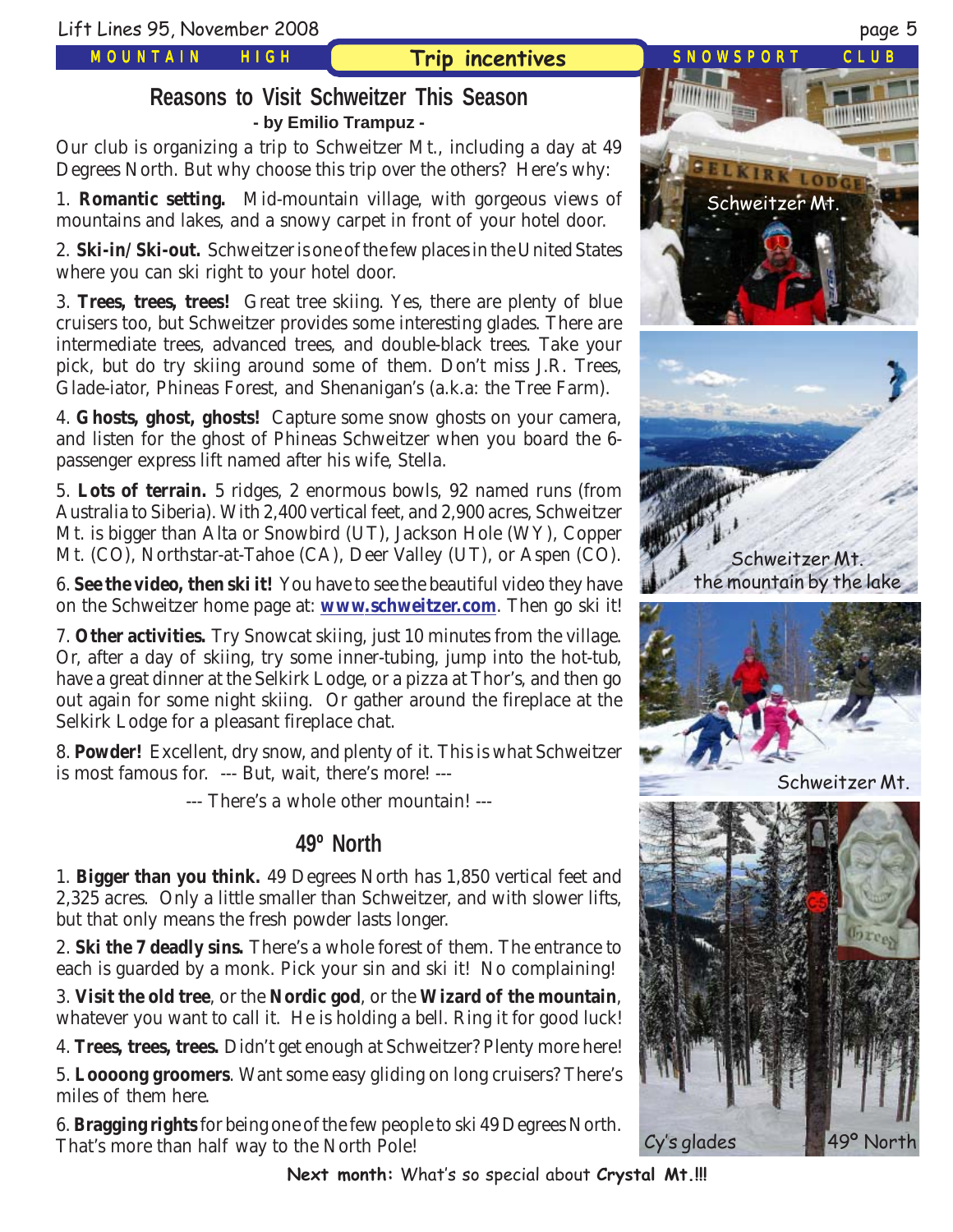# *MOUNTAIN HIGH* **PACRAT Racing** *SNOWSPORT CLUB*

*2009 PACRAT Race Dates*

# **PACRAT News**

**Pacific NW Area Clubs Recreational Alpine Teams**



Mountain High, the club that skis (and rides) now provides more than half of all the teams that participate in PACRAT Racing. Last year we had 13 teams of 10 people each. That's 130 racers.

PACRAT Racing is a recreational racing program on modified GS courses of 20 to 40 seconds long. We race on 5 Sundays each winter at Mt.

Hood ski areas. The afternoon after each race we have a dinner and drawing for prizes donated by our sponsors. It's so much fun that there are folks who've been doing it for 20 years or more. If you're interested in trying this out this winter please check out **[www.mthigh.org/Racing.htm](http://www.mthigh.org/Racing.htm)**. Mt. High Racing Director

Each year some of our skiers also go to the Far West Ski Racing Association **Championship races**.

If you haven't been assigned to a team yet, contact us. There's still room on the 11th team and a couple of spots on other teams! If you want to race, contact Bruce: **[Yuffiet@comcast.net](mailto:Yuffiet@comcast.net)** or phone: 503-697-7892.

# **How it Works: Details & Deadlines**

**1.** Each racer should send to their team captain the **[PACRAT entry form](http://www.mthigh.org/Racing/PACRAT-Entry-Form.pdf)** and the **[Liability Release form](http://www.mthigh.org/Racing/PACRAT-Release.pdf)**. Both forms are available on our web site.

**2.** Each racer should join the club (\$25) and pay the racing fee (\$85). The payments can be sent directly to the club's PO Box 2182, Portland, OR 97208. Or, you can send it to your team captain. But, in either case, please make check payable to **Mountain High**, and please enclose and sign the **[Membership signup form](http://www.mthigh.org/Documents/MembershipSignupForm.pdf)**.

**3. By Dec. 2** (Tuesday, our December Board meeting). All team captains should send their PACRAT forms to our Racing Director, Bruce Ellison, as we need some time to cross-check all racing dues with our Treasurer. Our club will then make out one big check to PACRATs for all our racers.

**4. Dec. 17** (Wednesday) -- Mandatory team captains' meeting, to pick up the racing bibs for their teams. Location: the **Buffalo Gap**, 6835 SW Macadam Ave, Portland, OR 97219. , starting around 6:00 pm.

| <b>Date</b>                              | Location                                               |  |  |  |
|------------------------------------------|--------------------------------------------------------|--|--|--|
|                                          | Dec. 2 (Tue.) Mt. High teams signup deadline.          |  |  |  |
| Dec. 10                                  | Deadline to send all forms to Pacrats                  |  |  |  |
|                                          | Dec. 17 (Wed) Team captains bib pickup, at Buffalo Gap |  |  |  |
|                                          | January 11 Race 1: Timberline                          |  |  |  |
|                                          | January 25 Race 2: Mt. Hood Meadows                    |  |  |  |
|                                          | February 15 Race 3: Timberline                         |  |  |  |
| March 8                                  | Race 4: Mt. Hood Meadows                               |  |  |  |
| March 22                                 | Race 5: Ski Bowl                                       |  |  |  |
| March 29                                 | Make up race, Timberline; only if a race is canceled   |  |  |  |
| April 4-6                                | FWRA Championships, Northstar-at-Tahoe                 |  |  |  |
| April 17 (tent.) Rat Attack Awards Party |                                                        |  |  |  |



5. Some teams gather socially for a "bib decorating party". Feel free to color your bibs if you like (optional). Otherwise, your team captain will distribute the bibs on the morning of our first race at Timberline.

### **New racers**

Please know that it is usually not enough to just send in your racing fee and the two PACRAT forms. You also need to find a team to join. You can find a list of team captains and contact info on our web site **[Racing](http://www.mthigh.org/Racing.htm)** page.



If you have not yet been assigned to a team, or if you don't know who your team captain is, or you haven't signed up yet, but would still like to join a team, please contact **[Bruce](mailto:Yuffiet@comcast.net)** as soon as possible. We will find you a team. Anybody who wants to race will get a spot.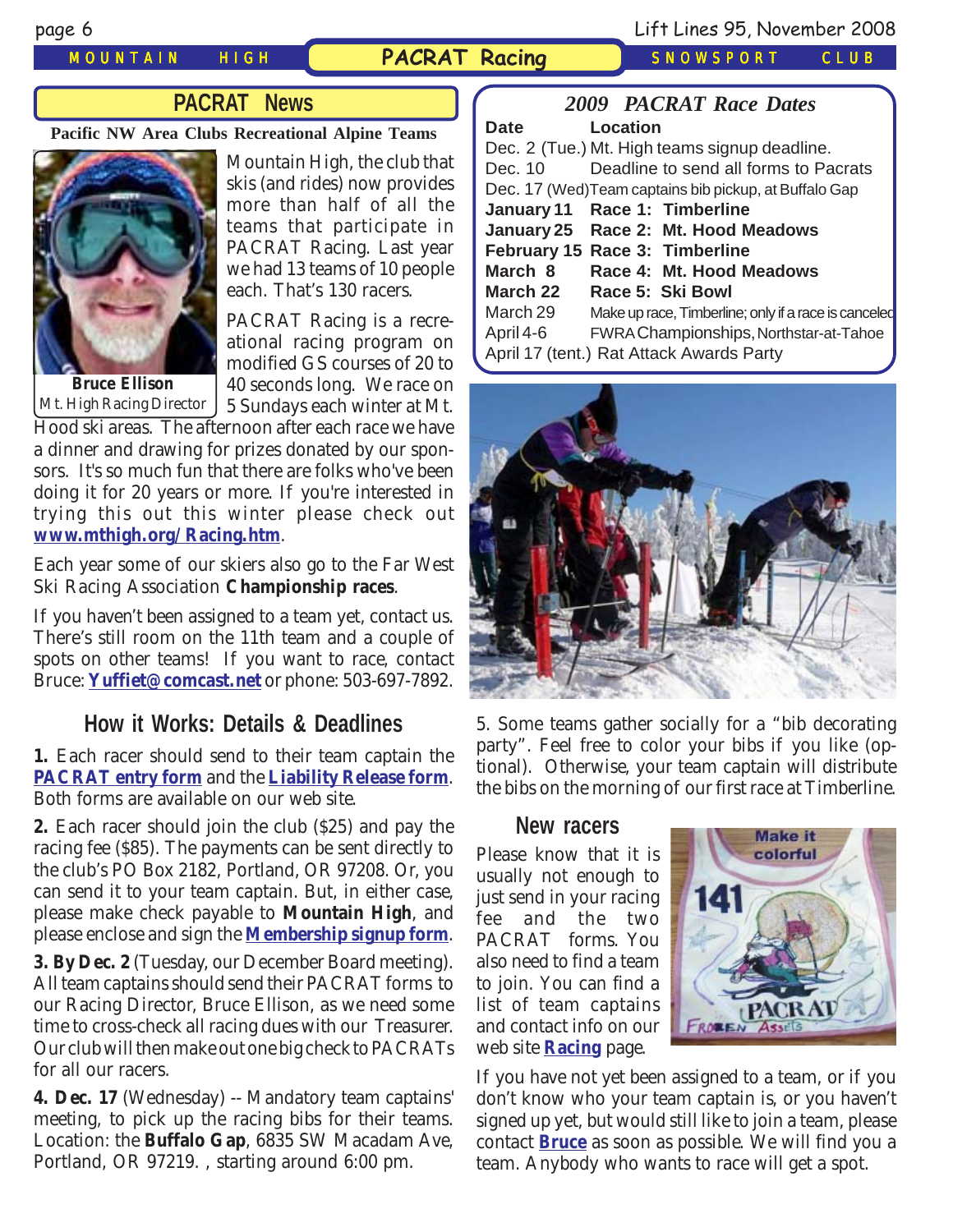*MOUNTAIN HIGH*

**News**

*SNOWSPORT CLUB*

# **What's New at Ski Areas**

# **Schweitzer Mt. offers interactive trail map**

Schweitzer Mountain has a new interactive trail map on their web site. It allows users to view photos and



videos depicting their runs just by clicking on them. Kinda cool! Click on the green, blue and black symbols at the top, to see the corresponding trails, or click on the photos or video symbols. See the map at: [www.schweitzer.com/mountain/trail\\_maps/interactive/](http://www.schweitzer.com/mountain/trail_maps/interactive/)

# **Lift Ticket Prices Out of Control**

Both Meadows and Mt. Bachelror are raising their prices, especially on weekends, a.k.a. "Peak days". Every weekend is like a holiday, at least in terms of "holiday" pricing.

Mt. Bachelor's Saturday ticket is **\$69** (\$11 over their weekday price). At Mt. Hood Meadows, every weekend day is also **\$69** (\$15 over the weekday price).

We recently overheard the following comment:

"*The bunch that bought Mt. Bachelor from the Oregon owners raised their rates last year and suffered a 7% drop in patronage. As a result, much of the upper management has just been fired and a new group of out-of-staters has taken over, and --- raised the rates*!"

### "*Shall we wish them luck in their endeavor, or maybe just stand aside, ski elsewhere, and enjoy the show?*"

Some ski areas have more than tripled their lift ticket prices since the late 80s. For example in 1987-88, a day ticket at Timberline cost \$15, at Ski Bowl \$14. Has anyone's salary tripled in the same period?

The higher prices are definitely one more incentive to visit a bunch of less well known (and less expensive) ski areas around the Northwest. Check out the **NW Ski Challenge**. Also, consider **back-country trekking**.

# **Northwest Ski Challenge**

For the past three years, the **NW Ski Club Council** has rewarded skiers and snowboarders who have met the Challenge with gift certificates for equipment or services at ski shops, and one lucky winner each year goes home with a ten-time pass to Mt. Hood Meadows.

In an effort to make the Challenge mosre accessible to everyone, the bar has been lowered a bit for the upcoming season. No need to ski a whole State any more.

**Ski or ride any 5 or more resorts in Oregon, Washington and/or Idaho during the 2008-2009 ski season to be eligible to win a prize.** The more ski areas you visit, the more valuable the prizes.

Help out the smaller areas, by visiting them, and help yourself to some fresh slopes and lower prices. Plus, win a prize! Just save your lift tickets. See details on our web site, on the TRIPS page.

# **New at Mt. Hood Meadows**

1. A **howitzer gun** installed near "Pluto" on the Shooting Star ridge. It will be used for avalanche control on the Basalt Ridge and Super Bowl, above Heather Canyon, so the canyon can be opened sooner.

2. New terrain called "**Search & Rescue**", below the Shooting Star base will be open through gates. There are dangerous cliffs and steeps, so bring shovel, beacon and probe. Watch the video on Meadows web site.

3. "**Fright Trees**", mentioneded last Spring, is located at skier's Far Right (thus F-RIGHT) off of the Tamarack trail. It starts off gently, but it gets steeper at the end. You end up at the bottom of the HRM lift.

4. **Buses** to Meadows will run Fridays from the Mountain Shop, and weekends and holidays from Tualatin and Gateway Park & Rides. Cost: \$79 includes both bus and lift ticket.

5. The **10-time pass** is now a picture pass. No more need to go to the ticket office. Go straight to the lifts. But it can't be shared at the end of the season.

# **New at Timberline**

1. The **Flex Pass** (10-day for \$299, or 5-day for \$149) is now a much better deal. Last year, you had to use 2 points on weekends. Now, weekends & weekdays cost the same. Each point equals a day of skiing.

2. The **Fusion Pass** is still the best deal: a season pass to both Ski Bowl and Timberline, for **\$449**. But price goes up by **\$50** on **November 16, 2008.**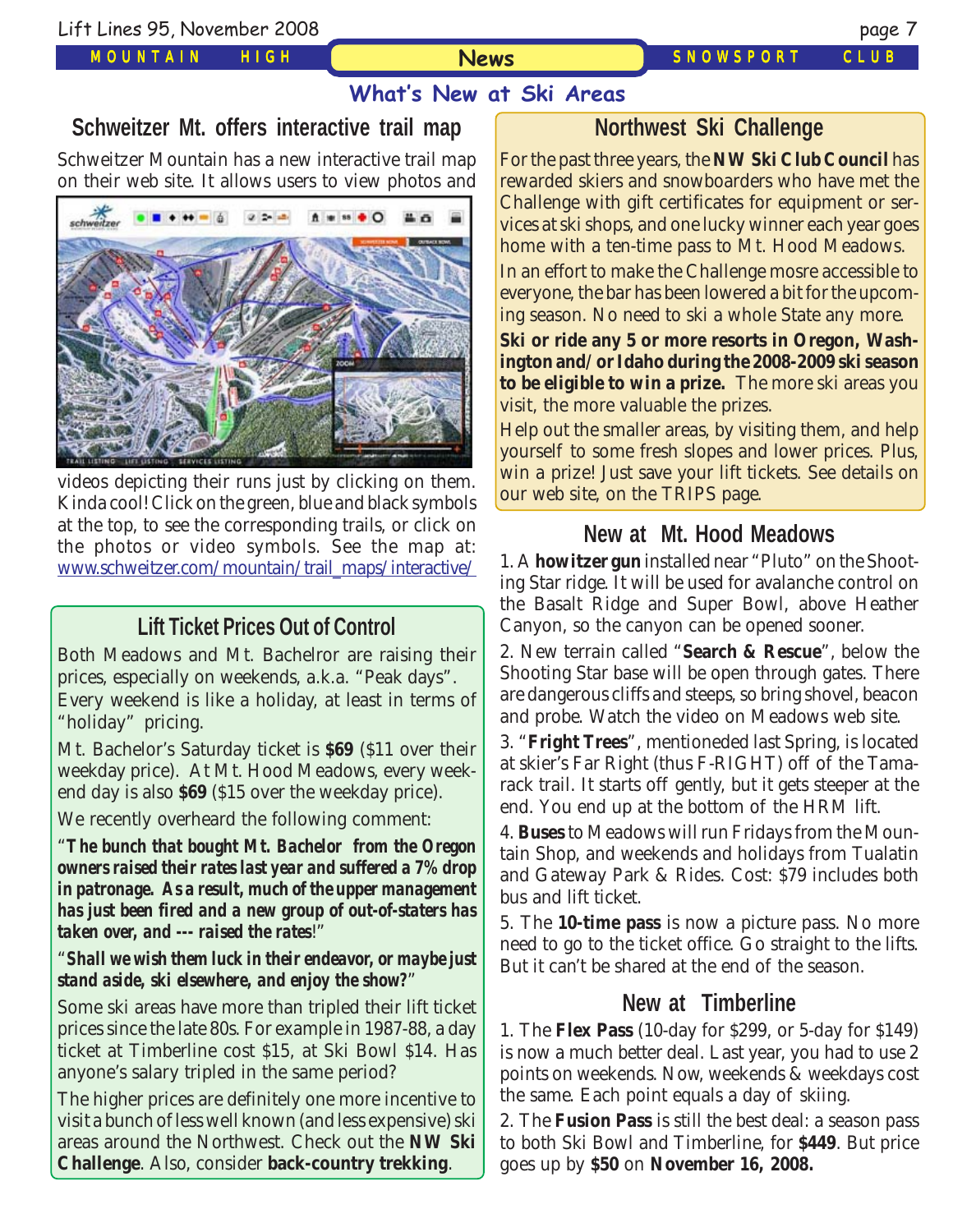# **F1**

## *MOUNTAIN HIGH* **Club news & Trips** *SNOWSPORT CLUB*

page 8 Lift Lines 95, November 2008

# **Mailbox: Forum questions**

# **Q How can I contact other club members about selling my gear, or purchasing a 4x4 pass?**

**A** Visit our Forum, which is actually a Google Group.<br>Read the messages there, or post your own. Every time you post a message, it is sent via email to everyone who has joined this group list. It's optional. You don't automatically get added just by joining the club. On our web site, click on the **Forum** button.

### **Q Why does it take so long for my message to appear in the Forum?**

**A** Your messages are delayed only if you haven't joined the Group first. It's to prevent spammers from flooding us with spam. Messages from nonmembers are put on hold until our group moderator approves them. To avoid the dealy, simply click on "Join this Group" in the upper right of the Forum window. Provide an email address and a nickname of your choice. Feel free to use your real name.

# **Q How can I send a personal email to someone in the Forum? All email addresses are truncated? I can't even show my own email address!**

**A** Google Groups automatically truncates all email addresses, for your privacy. But, you can still contact someone privately, even if you don't know their full email address. Click on "**Other options**" in the upper right of the person's message. Then select "**Reply to author**". Your message will be sent as a private email to the person. Nobody else will get a copy of it, and it will not appear in the Forum.

If you want to show your full email address to others, you can work around Google by replacing the @ symbol with the letters "at", as in: "info at mthigh.org".



# **How can I unsubscribe from the Group?**<br>There are two ways: 1) In the Forum, click on

**A** There are two ways: 1) In the Forum, click on "Edit my Membership", then check the Unsubscribe option at the bottom. OR:

2) Click on the Unsubscribe link at the bottom of each group email, to send an Unsubscribe email.

# **Whistler Cabin Skiyente**



**Jan. 25-31, 2009.** 6 nights lodging/ 5 days skiing. Carpooling. Cost - \$250 pp. includes lodging, daily breakfast, lunch & dinner. Everyone is encouraged to cook

a dinner. For lift tickets, use those Shell coupons. Lodging in a cabin 5 min. north of Whistler Village. Shuttle to lifts every 20 mins. Contact **Bill Leeper**: 503-639-2603.

# **Mt. High Trips Preview**



Want to see a preview of our trip destinations for this year? Check out a 3.5 minue **[slide show](http://www.mthigh.org/Photos.htm)** we just set up on our **[Photos](http://www.mthigh.org/Photos.htm)** page. Normally, that is a static page with just 5 or 6 sample photos from our

former trips. But, we have now added a special insert, which displays a slide show highlighting 4 upcoming club trips (Canada Safari, Schweitzer, Crystal, and Lake Tahoe), all based on previous similar trips.

**Suggestion:** Click on the button in the upper right corner of the insert, to enlarge the window. Then hit the middle button to start the show.

Want even more? Go to our **[Videos](http://www.mthigh.org/Videos.htm)** page, and watch the videos of our **Heavenly/Tahoe** trip, the **Canada 2006** trip, the **Crystal Mountain 2005**. Sorry, no Schweitzer video yet, but for Schweitzer, check out the video on Schweitzer's home page, at **[www.schweitzer.com](http://www.schweitzer.com/)**.

# **Printing / donating vouchers**



90 of us went to see the new Warren Miller movie: "Children of Winter Newver Grow Old". Now, remember to use the **10-digit code** on Warren Miller's web site to unlock & print your own free lift ticket vouchers.

Once they are in your name, they are not transferrable.

If you wish to **donate** your vouchers to the club, please mail the card with the 10-digit code to **Emilio Trampuz, 4742 Liberty Rd. S., Salem, OR 97302**, and we'll pass it on to someone who wants to come to Canada.

# **Mt. High Whistler Cabin (***Skiyente* **Mt. Bachelor Family Trip**

**April 10-12, 2009.** Each year, the all female Skiyente Sli Club organizes a Family trip, open to all members of local ski clubs who want to join in the fun.

This year, the trip will be to Mt. Bachelor, on Easter weekend. Send \$100 deposit to Skiyente Ski Club, P.O. Box 56342, Portland OR 97238. Contact: Colleen Walter, **[colleenski2002@yahoo.com](mailto:colleenski2002@yahoo.com)**.

See more info on our web site, on the TRIPS page.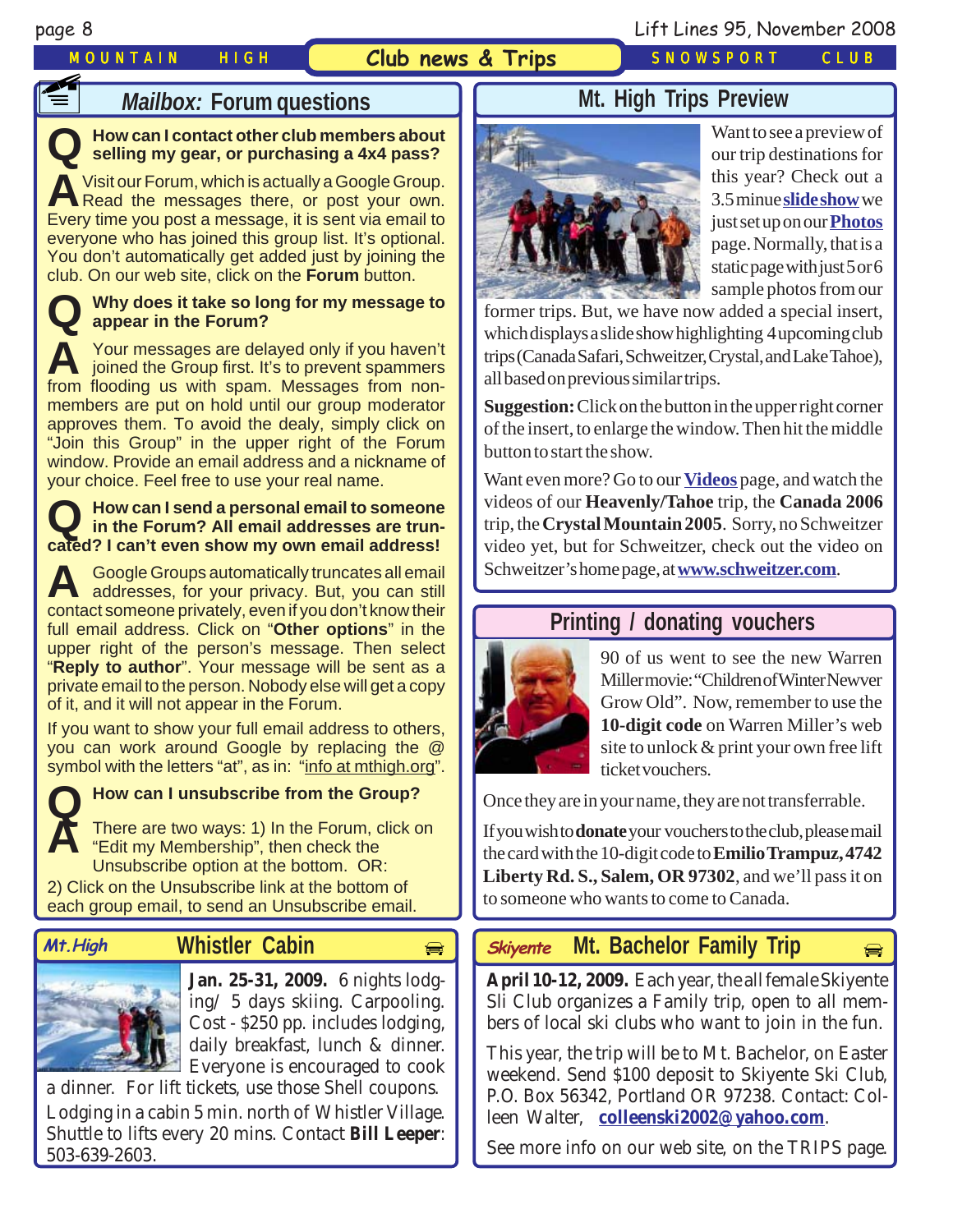*MOUNTAIN HIGH*

**Upcoming trips** *SNOWSPORT CLUB*

Mt. Bachelor

 $\mathbf{F}$ 

# **Winter Trips**

It's time to sign up for something. Some trips will fill up fast. So, don't wait! Plan your winter now!

支

*The following pages are trip summaries. More info will soon be posted on our web site: [www.mthigh.org/Trips.htm](http://www.mthigh.org/Trips.htm).*

*If you travel to Canada or Europe, you will need a passport. See: [www.mthigh.org/Articles/](http://www.mthigh.org/Articles/Passports.htm) [Passports.htm](http://www.mthigh.org/Articles/Passports.htm)*

**NWSCC**



# **Dec. 12-14, 2008.**

Join all local ski clubs in a celebration of Mt. Bachelor's 50<sup>th</sup> anniversary.

Only **\$249** includes:

> 2 nights lodging

> Bus from Portland

> Saturday night dinner

Lift tickets are extra, but will be very affordable, at only **\$79** for a 2-day pass (Saturday and Sunday).

During the 80s and 90s, local ski clubs used to run several busloads of people to Mt. Bachelor, to usher in the new season with a big party. The last Blitz was held in December 2001.

Now, seven years later, it's time to dust off our skis, re-visit Mt. Bachelor, and ski and party hard. It's time for another Blitz! Party, party, party!

Mail a \$249 check to: NWSCC P.O. Box 1915 Portland, OR 97207-1915

Contact **Debbi Kor** at: **[ijustwannarun1@comcast.net](mailto:Ijustwannarun1@comcast.net)**, 206/283-0269.



**Jan. 18 - 24, 2009.** A train trip to Whitefish Mountain Resort (the new name for Big Mt.)

The **Ski Kats** club invites us to join them. Party en route. Sleeping compartment included in both directions. 4 days skiing out of 5, ground shuttles included.

Price: \$749 (adults, 16 - 64) \$679 (seniors 65 - 69). \$482 (seniors 70 or over)

Mail \$100 deposit to Mt. Hood Ski Kats, PO Box 90141, Portland, OR 97290. "Attn: Dincelli"

Contact: **Annette D'Incelli**, 503- 788-0956, or **[dincelli@aol.com](mailto:dincelli@aol.com)**.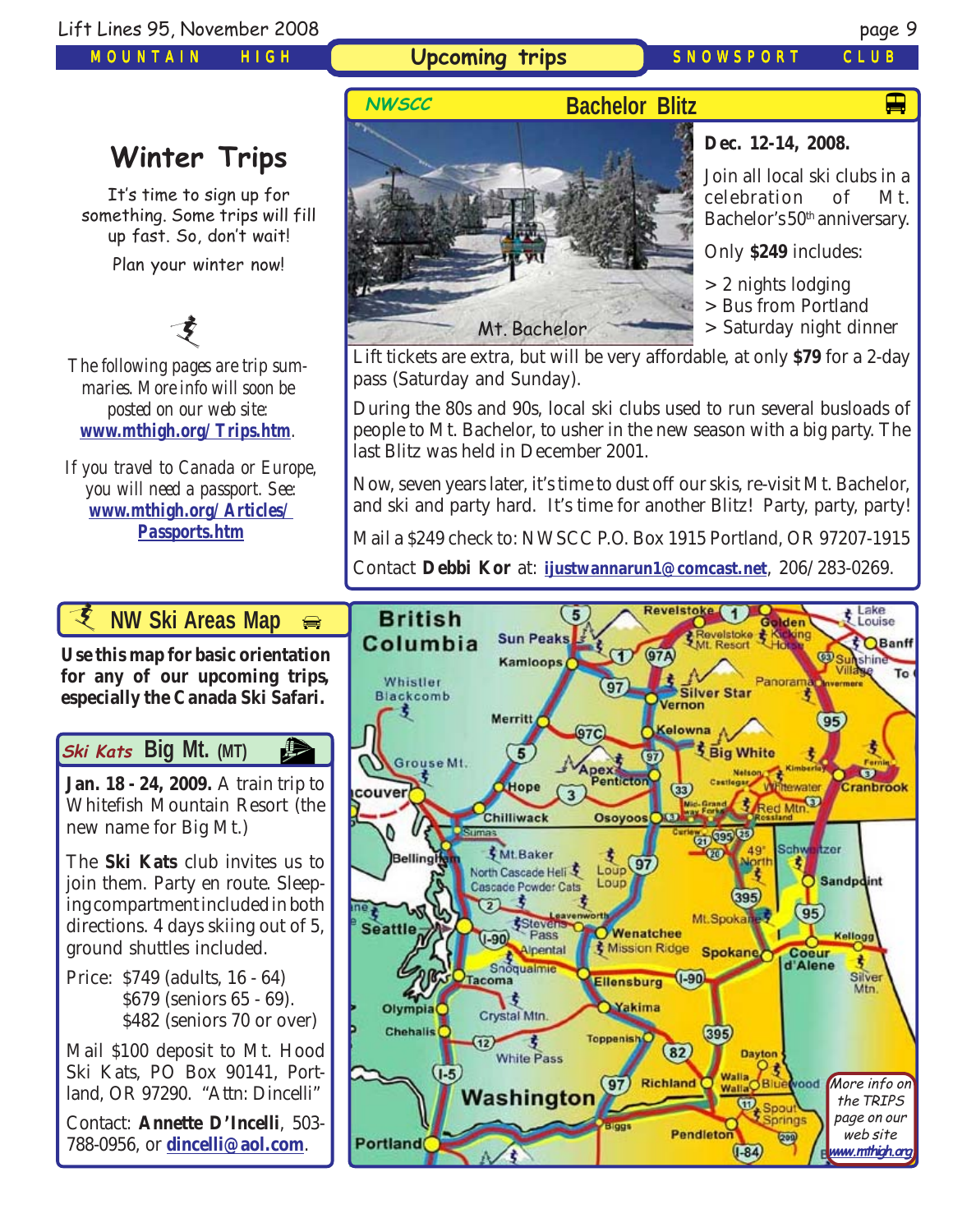# *MOUNTAIN HIGH* **Trips** *SNOWSPORT CLUB*

# **Canadian Ski Safari: Columbia River valley**

**Dec. 12- 21, 2008.** A road trip, skiing a different ski area each day! This can be done as a standard 5-day trip, as in past years, or as the expanded 9-day trip (a whole week, with both weekends on either end).

**NOTE:** Sorry, but we had to move the dates to later than planned because ski areas on the longer trip (Kicking Horse, Panorama, Kimberley, Fernie) don't open until about Dec. 12. Most other places will open by Thanksgiving. The shorter trip can be done earlier.

We can all start together, skiing Mission Ridge, Big White, and Silver Star together. Then, the **5-day** people

can head west to Sun Peaks and Mt. Baker, while the **9 day** group heads a bit further east - to Revelstoke, Kicking Horse, Panorama, Kimberely, and Fernie.

We did the **classic 5-day trip** around Canada for 4 years in a row. See detailed instructions, phone numbers, addresses, maps, etc. on our web site. See the ARTICLES page (and then look for Canadian Ski Safari) at: **[http://](http://www.mthigh.org/Articles.htm) [www.mthigh.org/Articles.htm](http://www.mthigh.org/Articles.htm)**.

But, let's do an even better, extended ski safari this time. After visiting Silver Star, we'll follow the Columbia River upstream, to its source. So, let's call this the **Columbia River Ski Safari**. See **[map](http://www.mthigh.org/Trips/Map-NW-Ski-Safaris-w.jpg)** on our web site.

**DAY 0** (Friday): Not counting this as a real day, because people can still work this day, and drive out of Portland after work.Usually, we just drive for about 4 or 5 hours, to Ellensburg or Wenatchee (on Hwy 97). Or to Bellingham (on I-5), and spend the next day skiing at either **[Mission Ridge](http://www.missionridge.com/)** or **[Mt. Baker](http://www.mtbaker.us/)**.

**DAY 1**: (Sat.): Ski **[Mission Ridge](http://www.missionridge.com/)** or **[Mt. Baker](http://www.mtbaker.us/)**.. Then 5 - 6 hr. drive to Big White.

**DAY 2** (Sun.): Ski **[Big White](http://www.bigwhite.com/)**, then 2 hrs. to Silber Star

**DAY 3** (Mon): Ski **[Silver Star](http://www.skisilverstar.com/)**. After this, we separate. The hsorter, 5-day group drives west, while the longer, 9-day group goes east. Either way is about 2.5 hours of driving to the next destination.

**DAY 4** (Tue.): 5-day group skis **[Sun Peaks](http://www.sunpeaksresort.com/)**

9-day group skis **[Revelstoke Mt.](http://www.discoverrevelstoke.com/)**, a brand new ski



resort, which openes a total of 6,000 vertical feet this year, by far the largest vertical in North America.

**DAY 5** (Wed.): 5-day group skis or **[Mt. Baker](http://www.mtbaker.us/)**, then drives home to Portland.

9-day group skis **[Kicking Horse](http://www.kickinghorseresort.com/winter/)**. Over 4,000 vertical feet in a single 10-minute gondola ride. 4 bowls. Great views of the Columbia River valley below.

**DAY 6** (Thur.): Ski **[Panorama](http://www.panoramaresort.com/index.htm)**. Just 1.5 hours south of Golden, 11 miles from Invermere. 1 hr. to Kimberley.

**DAY 7** (Fri.): Ski **[Kimberley](http://www.skikimberley.com/)**, B.C.'s sunniest ski resort. 1.5 hrs to Fernie.

**DAY 8** (Sat.): Ski **[Fernie](http://www.skifernie.com/the-mountain.aspx)**, 5 enormous bowls.

ALTERNATIVE DAYS 7-8

cember 19. This is great, but it lies a bit out of our planned **Red Mountain** (B.C.) offers a free ski day on Friday, Deroute. It can be done, but it will take us a few extra hours of driving. On top of that, we would have to skip 2 of the areas listed above (either Panorama, Kimberley, or Fernie). I say 2, because it seems too much driving to return to

them after Red My. (which is very near the US border).

So, instead, if we ski Red Mountain on Day 7 (Friday), then we could spend Day 8 (Saturday) at **[49º](http://www.ski49n.com/) [North](http://www.ski49n.com/)** or at **[Mt. Spokane](http://www.mtspokane.com/)**. Both are excellent places!

**DAY 9** (Sun.): Just drive home, or if we still have any energy, ski **[Silver Mt.](http://www.silvermt.com/)** (ID) or **[Mt. Spokane](http://www.mtspokane.com/)** (WA), or even **[Bluewood](http://www.bluewood.com/)** (WA), depending on how we feel. Lots of choices. That's the beauty of this trip!

**DRIVING HOME.** Even if we ski till 4 pm on the last day, we could still be back in Portland by midnight. But, if we are tired, we could ski only half a day, and arrive home earlier.

This is a very informal trip. Just drive up, preferably carpool, and let's ski! If we share lodging and gas expenses, the trip can be quite affordable. Last year, on a similar 9-day trip, Kurt, Kay and Emilio spent **\$312** per person, for lodging and transportation for the whole 9 days/9 nights.

For details about this road trip, and for help coordinating the carpooling, contact **Emilio Trampuz** at: 1-503- 378-0171, or **[Emilio2000@earthlink.net](mailto:Emilio2000@earthlink.net)**.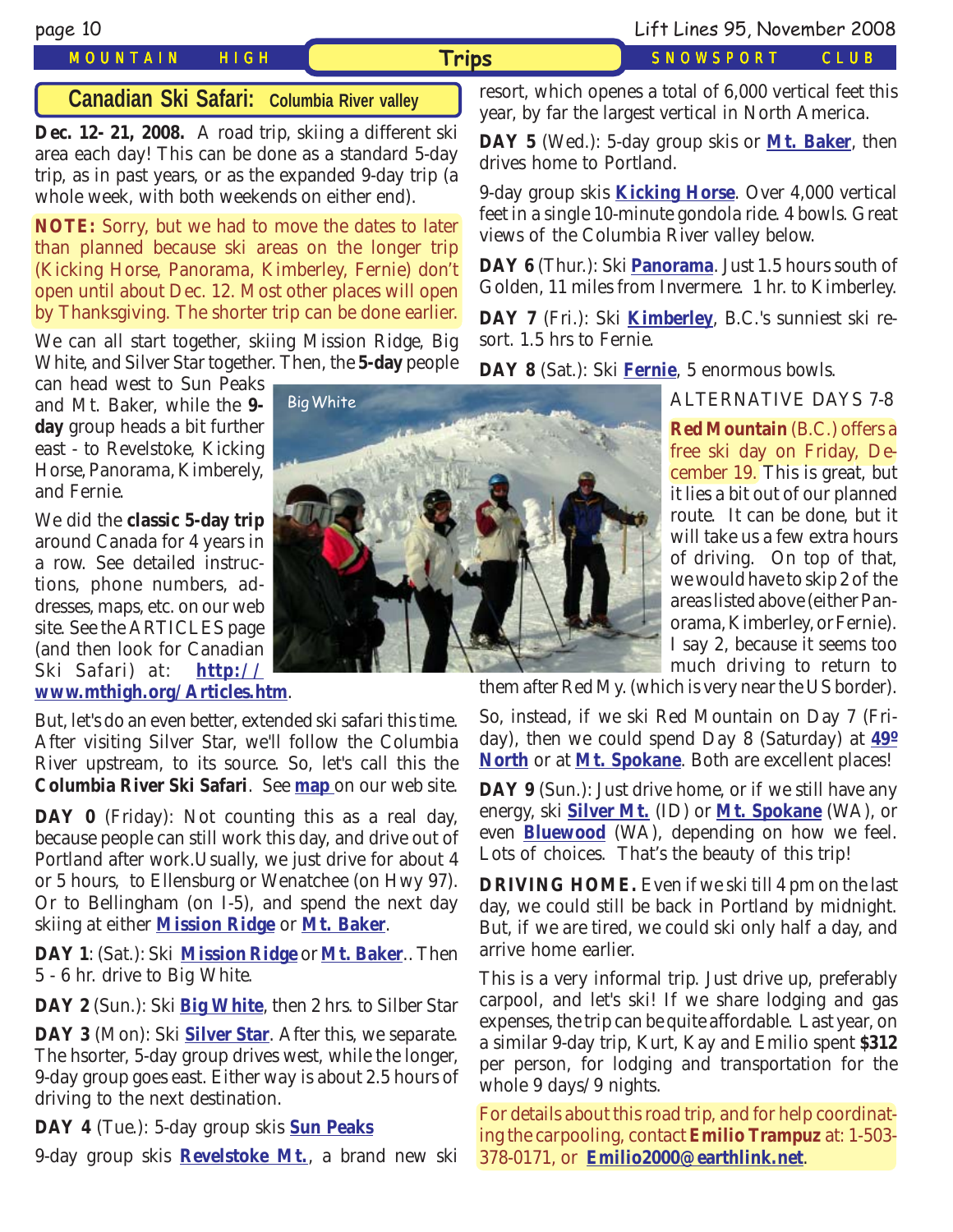Lift Lines 95, November 2008 page 11

*MOUNTAIN HIGH*

**Trips** *SNOWSPORT CLUB*



The FWSA amenity package includes:

- 
- \* Registration \* Welcome Party, \* Pub Crawl,
- \* 5-day lift ticket, \* Mountain Picnic, \* 3 Races (optional);
- \* Après Ski Party, \* Council Night Event, \* Farewell Awards Banquet

J**an. 24-31, 2009.** The biggest ski party in the West is the annual Far West trip, involving dozens of ski clubs throughout the Western States.

**Big Sky** and adjacent **Moonlight Basin** offer lots of terrain.

**Price** ranges are from \$900 to \$1485 depending on lodging selection. \*Price does NOT include air or ground transportation.

Price includes 7 nights lodging (double occupancy) and the FWSA amenity package. (FWSA amenities packages will NOT be sold separately) The Voice of the Western Skier'

**FAR WEST SKI ASSOCIATION** FOUNDED 1930

Send in a \$100 deposit. Make check payable to **Northwest Ski Club Council**, P.O. Box 1915, Portland OR 97207. Contact: **Barbara Bousum**, 503/224-3584, **[BBousum@gmail.com](mailto:BBousum@gmail.com)**.

# **Mt.High Schweitzer Mt. (ID) + 49<sup>o</sup> North (WA)**

[Snow ghost at Schweitzer Mt.](http://www.schweitzer.com/)



**Feb. 18 - 22, 2009.** 4 days/4 nights. Leave Wednesday around noon. Return on Sunday by 9 pm. 3 days and nights at Schweitzer, plus 1 day at 49º North.

**[Schweitzer Mt.](http://www.schweitzer.com/)** Larger than many Colorado resorts, with 2,900 acres and 2,400 vertical feet. It has a 6 passenger hi speed lift, 2 hi speed quads, 1 triple, 3 double lifts. Open bowl and tree skiing. Long cruisers. Ski-in/ ski-out lodging. See snow-ghosts & ghost of Mr. Schweitzer.

**49º North** has 2,325 acres, 1,850 vertical feet, served by 1 quad and 4 double chairlifts. You can ski the 7 Deadly Sins (aka Cy's glades), and ring the mountain god's bell for good luck. Long cruisers. Lots of tree skiing.

**Lodging:** 3 nights at Selkirk Lodge in on-mountain village at Schweitzer, hot tub, heated pool, restaurant, ski-in/ski-out. After leaving Schweitzer, we'll spend a night in a motel in Newport (WA), an hour from Schweitzer and less than an hour to 49º North. Motel has high-speed internet, cable TV, and restaurant.

**Transportation.** We'll have a chartered bus all the way from Portland. If you prefer, you can fly to Spokane, and connect with us either in Spokane or at Schweitzer Mt. Flight is not included.

**Price:** Sliding scale, depending on the number of participants. For **30** people, price = **\$677**. For each additional 2 people, price for everyone drops by \$7. For 40 people, price = \$641. Price for those 65 or older will be **\$20 less**. Sorry, that's all the lift ticket discount we can get.

**Included:** 4 nights lodging, 3 breakfasts (at Schweitzer), 4 lift tickets, and bus transportation.

**Payment schedule:** Initial deposit = \$100.

2nd deposit **by Nov. 10** =  $$230$  additional

Remaining sum **by Jan. 15 =** (approx. \$330 or less, depending on # of participants). Use **[Dough Transmittal form](http://www.mthigh.org/Documents/DOUGH%20TRANSMITTAL%20FORM.pdf)**, p.11. Note: No cancellations in the last 30 days.

Contact **Emilio Trampuz** at: 1-503-378-0171, or **[Emilio2000@earthlink.net](mailto:Emilio2000@earthlink.net)**.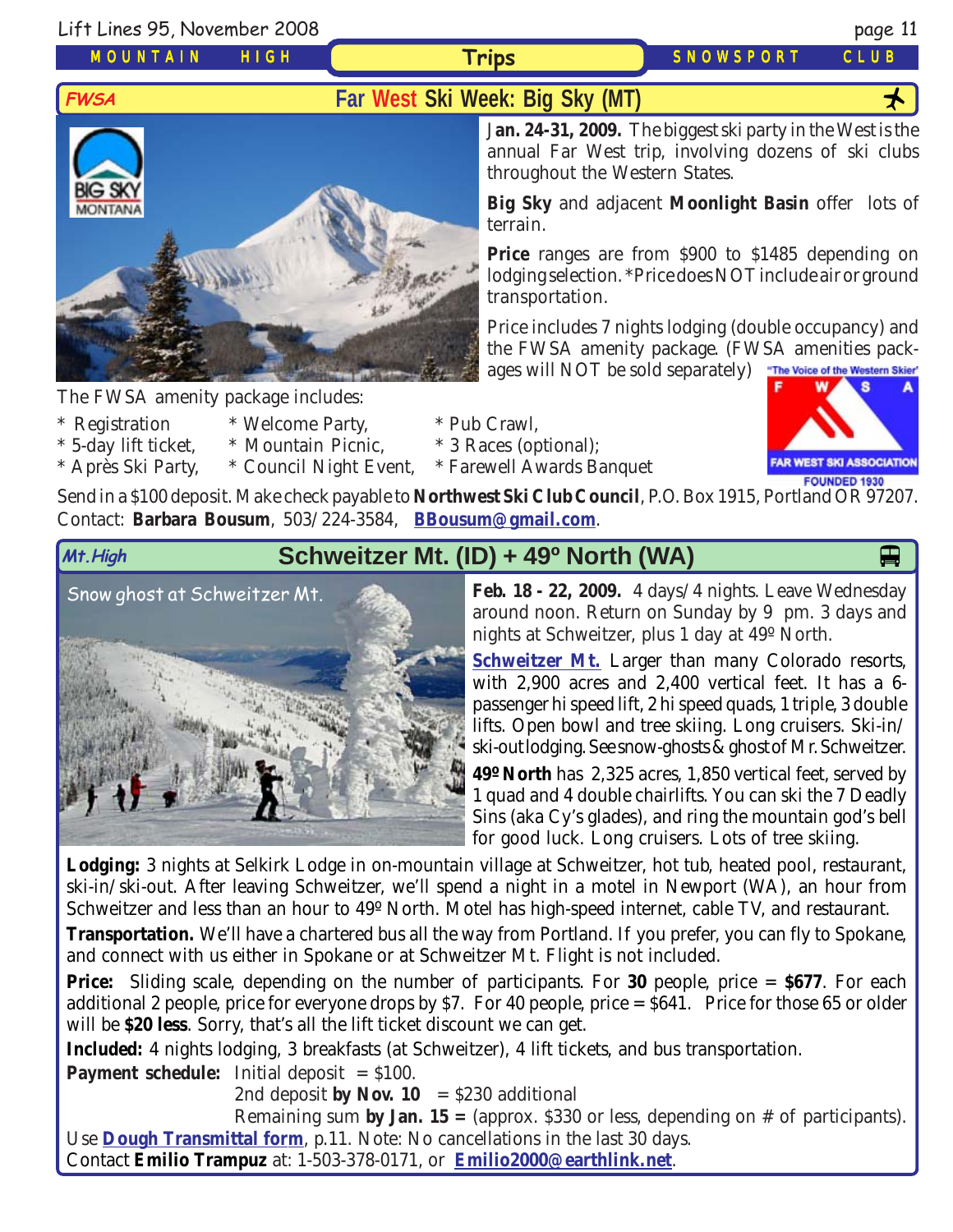**Mt.High**

# *MOUNTAIN HIGH* **Trips** *SNOWSPORT CLUB*

# **[Crystal Mountain \(bus trip\)](http://www.crystalmt.com/)**

**March 13-15, 2009.** Our annual **Mt. High weekend bus trip**. 2 nights/2 days. We leave Friday around 5:00 pm. Lots of fun on the bus - this is the best way to get to know other club members! We'll return Sunday by 8 pm.

**Crystal Mountain** is the largest ski area in Washington with 3,100 vertical feet and 57 named runs. There's everything from gentle groomed cruising runs for beginners to challenging steeps - backcountry, glades, chutes and unbelievable black runs for the more adventurous. Skiing Magazine voted Crystal Mountain the #7 top mountain in North America. There are 2 six-pack hi-speed lifts, 2 hi-speed quads, 2 triples, and 4 doubles.



We'll again stay at the Best Western Park Central hotel in the center of downtown Enumclaw, 45 minutes from the mountain, with easy access to a variety of restaurants and bars. Breakfast is provided for hotel guests.

We'll keep the cost down by using a sliding scale. **The more people, the lower the price** (\$3 less for every additional 2 people). Bring all your friends and save money! Price (with a minimum 28 people), is **\$220** for the bus trip, 2 nights' lodging, 2 breakfasts, and one lift ticket. The reason for only one lift ticket is that on Sunday, March 15, Crystal Mountain is allowing all NWSCC club members to buy tickets at half price - only \$30 - but you have to go to the ticket window yourself and show your NWSCC card (i.e. your club membership card; you'll get it when you re-join for 2008-09).

Use **[Dough Transmittal form](http://www.mthigh.org/Documents/DOUGH%20TRANSMITTAL%20FORM.pdf)**, p.11, to send **\$100 deposit**, due by **November 30**. Full payment due by February 15, 2009 (you will be told the balance due - the trip price could be as low as \$205 (if we get 40 people!). No refunds after Febr. 15 unless you fill your spot. Contact **Linda McGavin:** (503)652-2840, **[Trips@mthigh.org](mailto:Trips@mthigh.org)**.



Kurt at Diamond Peak Lake Tahoe

# Mt.High **Download Cake Tahoe / Heavenly**



**Mar. 28 - Apr.2, 2009** A 5-day trip (Saturday - Thursday).

**Skiing:** Heavenly is our main destination, with 4,800 acres and 3,500 vertical feet, and slopes in both California and Nevada. But, we'll visit other places too.

**Lodging:** Lakeland village condos, 1-4 bedrooms, full kitchen, hot tub, heated pool, sauna, free shuttles, 1 mile to the lifts.

**Fly to Reno (on your own),** or drive, or rent a car. Janice can help you carpool with others. You can also link this trip with the Far West Championships at Northstar, which start the day after this trip ends.

**Price:** Approx. \$400 (yet to be finalized) includes:

\* 5 nights lodging, in shared condo. \* Breakfast

\* 2 of 3 days lift ticket to Heavenly \* Wine & cheese welcome party,

\* Shuttle around town and to Heavenly gondola or tram.

Contact **Janice Jessen**: **[jessen@iinet.com](mailto:jessen@iinet.com)** Send \$100 deposit. Use **[Dough Transmittal form](http://www.mthigh.org/Documents/DOUGH%20TRANSMITTAL%20FORM.pdf)**, p.11. Note: No cancellations in the last 30 days.



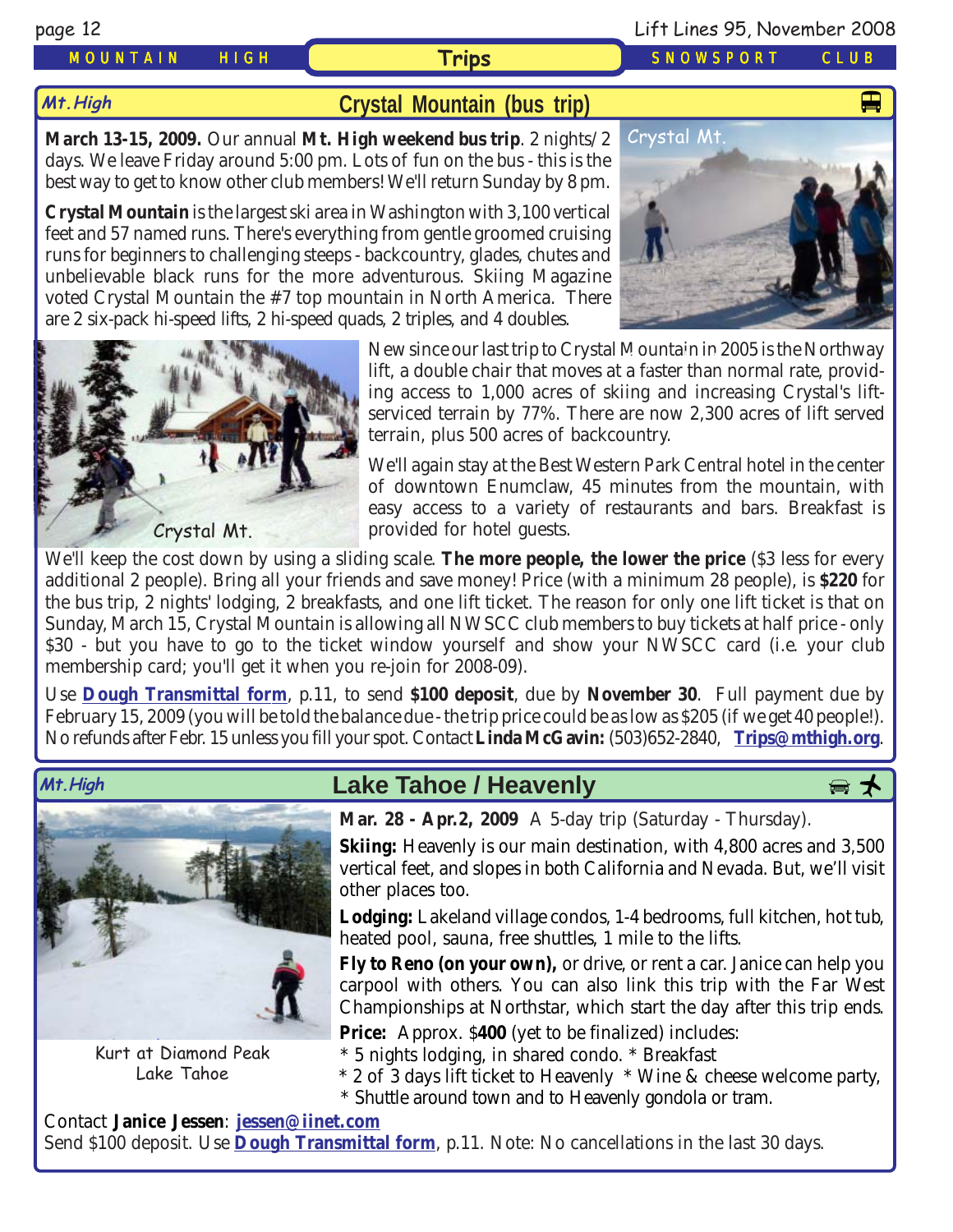| Lift Lines 95, November 2008                                                                                                                                                                                                                                                                                                                                                                                                                                                                                                                                                              |                       |                                    |                      |                                       | page 13                                                                                                                                                                                                                                                                     |  |  |
|-------------------------------------------------------------------------------------------------------------------------------------------------------------------------------------------------------------------------------------------------------------------------------------------------------------------------------------------------------------------------------------------------------------------------------------------------------------------------------------------------------------------------------------------------------------------------------------------|-----------------------|------------------------------------|----------------------|---------------------------------------|-----------------------------------------------------------------------------------------------------------------------------------------------------------------------------------------------------------------------------------------------------------------------------|--|--|
| <b>MOUNTAIN</b>                                                                                                                                                                                                                                                                                                                                                                                                                                                                                                                                                                           | HIGH                  | Contacts / Club info               |                      | <b>SNOWSPORT</b>                      | CLUB                                                                                                                                                                                                                                                                        |  |  |
| <b>Email Options</b>                                                                                                                                                                                                                                                                                                                                                                                                                                                                                                                                                                      |                       |                                    |                      | <b>Mountain High Meeting</b>          |                                                                                                                                                                                                                                                                             |  |  |
| In between newsletters, we keep you informed via email. You have a choice:<br>A) Recive ALL the club's emails. All ski-related and/or club related.<br>B) Receive only club-related messages. If it's not about our club, it won't be<br>sent. That means, no emails about other clubs, other ski areas, NWSCC,<br>FWSA, ski shop specials, etc. Strictly our club only.<br>C) No email at all. Just the monthly newsletter, and nothing else.<br>Indicate your preference on the Membership renewal form. If you wish to<br>switch at any point, let <b>Emilio</b> know your preference. |                       |                                    |                      | plan future events.                   | Usually 1st Tuesday of the month.<br>Dec. 2 (Tue.): Open to all who want<br>to get more involved with the club.<br>This is an organizational meeting to<br>Gather at 6:00 pm. Start at 6:30 pm.<br>Location: Round Table Pizza, 10070<br>SW Barbur Blvd., near Capitol Hwy. |  |  |
| Mountain High snowsport club contacts:<br>General info:                                                                                                                                                                                                                                                                                                                                                                                                                                                                                                                                   |                       |                                    |                      |                                       |                                                                                                                                                                                                                                                                             |  |  |
| <b>President:</b>                                                                                                                                                                                                                                                                                                                                                                                                                                                                                                                                                                         | Terry White,          | H: 503-781-4558,                   | TWhite223@msn.com    |                                       | info@mthigh.org                                                                                                                                                                                                                                                             |  |  |
| <b>Vice-President:</b>                                                                                                                                                                                                                                                                                                                                                                                                                                                                                                                                                                    | Gordon Lusk,          | H: 503-804-8363,                   |                      | GordyLusk@hotmail.com                 | Web site:                                                                                                                                                                                                                                                                   |  |  |
| Secretary:                                                                                                                                                                                                                                                                                                                                                                                                                                                                                                                                                                                |                       | Diane Zhitlovsky, H: 503-244-3392, | Dianezhi@hotmail.com |                                       | www.mthigh.org                                                                                                                                                                                                                                                              |  |  |
| <b>Treasurer:</b>                                                                                                                                                                                                                                                                                                                                                                                                                                                                                                                                                                         | Sandi Dykstra,        | H: 503-629-0177,                   | sandid@aol.com       |                                       |                                                                                                                                                                                                                                                                             |  |  |
| <b>Membership Director: Elaine Bock,</b>                                                                                                                                                                                                                                                                                                                                                                                                                                                                                                                                                  |                       |                                    |                      | SeawitchPdx@aol.com                   |                                                                                                                                                                                                                                                                             |  |  |
| <b>Race Director:</b>                                                                                                                                                                                                                                                                                                                                                                                                                                                                                                                                                                     | <b>Bruce Ellison,</b> | H: 503-697-7892,                   |                      | Yuffiet@comcast.net                   |                                                                                                                                                                                                                                                                             |  |  |
| <b>Newsletter Editor:</b>                                                                                                                                                                                                                                                                                                                                                                                                                                                                                                                                                                 |                       | Emilio Trampuz, H: 1-503-378-0171, | info@mthigh.org      |                                       |                                                                                                                                                                                                                                                                             |  |  |
| <b>Social Activities:</b>                                                                                                                                                                                                                                                                                                                                                                                                                                                                                                                                                                 |                       | Marsha Cosgrove, H: 503-799-2833,  |                      |                                       |                                                                                                                                                                                                                                                                             |  |  |
| <b>Golf:</b>                                                                                                                                                                                                                                                                                                                                                                                                                                                                                                                                                                              | Cal Eddy,             | H: 503-631-3115,                   |                      | W: 503-805-8606, baebaw@ccwebster.net |                                                                                                                                                                                                                                                                             |  |  |
| Mid-week skiing:                                                                                                                                                                                                                                                                                                                                                                                                                                                                                                                                                                          | George Yun            | H: 503-697-3055,                   | boar2m@msn.com       |                                       |                                                                                                                                                                                                                                                                             |  |  |
| <b>NWSCC Rep:</b>                                                                                                                                                                                                                                                                                                                                                                                                                                                                                                                                                                         | Debbi Kor.            | H: 503-314-7078,                   |                      | ijustwannarun1@comcast.net            |                                                                                                                                                                                                                                                                             |  |  |
| <b>Trip Directors:</b>                                                                                                                                                                                                                                                                                                                                                                                                                                                                                                                                                                    |                       | Linda McGavin, H: 503-652-2840,    | Trips@mthigh.org     |                                       |                                                                                                                                                                                                                                                                             |  |  |
|                                                                                                                                                                                                                                                                                                                                                                                                                                                                                                                                                                                           | Janice Jessen,        | H: 503-636-0687,                   | jessen@iinet.com     |                                       |                                                                                                                                                                                                                                                                             |  |  |
| DOLICLI TDANCMITTAI EODM                                                                                                                                                                                                                                                                                                                                                                                                                                                                                                                                                                  |                       |                                    |                      |                                       |                                                                                                                                                                                                                                                                             |  |  |

# DOUGH TRANSMITTAL FORM

Mail check payable to: Mountain High Snowsport Club, PO Box 2182, Portland, OR 97208.

| PLEASE PRINT CLEARLY:                                                     | [ ] New membership                                                                                                                                                                                                                                                                                | [ ] Renewal                  |  | Whereas the Mountain High Snowsport Club ("Club") is an orga-<br>nization of fun loving ADULTS whose events are organized by<br>members who volunteer their efforts for the enjoyment of their                                                                                                                      |
|---------------------------------------------------------------------------|---------------------------------------------------------------------------------------------------------------------------------------------------------------------------------------------------------------------------------------------------------------------------------------------------|------------------------------|--|---------------------------------------------------------------------------------------------------------------------------------------------------------------------------------------------------------------------------------------------------------------------------------------------------------------------|
|                                                                           |                                                                                                                                                                                                                                                                                                   |                              |  | fellow members and friends, please remember when I partici-<br>pate in Club events I do so at my own risk. Sporting activities,                                                                                                                                                                                     |
|                                                                           |                                                                                                                                                                                                                                                                                                   |                              |  | indeed, any activity, includes inherent risks. I will evaluate my<br>own abilities and responsibilities and join in the Club fun as a                                                                                                                                                                               |
|                                                                           |                                                                                                                                                                                                                                                                                                   | <u> Alexandria (m. 1888)</u> |  | responsible and considerate adult. I will not hold the Club or any<br>Club officer liable for the consequences of my decisions and my<br>behavior. The bottom line is, stuff just happens sometimes and                                                                                                             |
|                                                                           | Email (Hm): ___________________________________ Email (Wk): ____________________                                                                                                                                                                                                                  |                              |  | the club volunteers are not to be blamed for helping us have fun.<br>Besides, the Club has no assets, except for a leftover banner,                                                                                                                                                                                 |
| <b>Email Preferences:</b><br>[] No changes<br>(same as last year)         | - Newsletter (once a month): [ ] yes, link only [ ] yes, complete file [ ] no<br>- Club news & events (between newsletters): [ ] yes [ ] no<br>- Other ski news (NWSCC, FWSA, ski areas, trips): [ ] yes [ ] no<br>- Is it OK to share your email address with other club members? [ ] Yes [ ] No |                              |  | some balloons, or a couple of empty beer bottles with the Club's                                                                                                                                                                                                                                                    |
|                                                                           | Please take my money, and apply it toward the following Ski Club fun stuff:                                                                                                                                                                                                                       |                              |  | Deposit?Paidinfull?                                                                                                                                                                                                                                                                                                 |
|                                                                           | $\Box$ Annual Membership (Oct. 1, 2008 - Sept. 2009): Single (\$25); couple (\$40)                                                                                                                                                                                                                |                              |  |                                                                                                                                                                                                                                                                                                                     |
| <b>D</b> PACRAT Racing (2008/09) Total: \$85 Team name: _________________ |                                                                                                                                                                                                                                                                                                   |                              |  | $\frac{1}{2}$ $\frac{1}{2}$ $\frac{1}{2}$ $\frac{1}{2}$ $\frac{1}{2}$ $\frac{1}{2}$ $\frac{1}{2}$ $\frac{1}{2}$ $\frac{1}{2}$ $\frac{1}{2}$ $\frac{1}{2}$ $\frac{1}{2}$ $\frac{1}{2}$ $\frac{1}{2}$ $\frac{1}{2}$ $\frac{1}{2}$ $\frac{1}{2}$ $\frac{1}{2}$ $\frac{1}{2}$ $\frac{1}{2}$ $\frac{1}{2}$ $\frac{1}{2}$ |
|                                                                           | $\Box$ Schweitzer (Feb. 18-22, 2009) 1st dep.: \$100, 2nd dep.: \$230 by Nov. 10., Total=\$677                                                                                                                                                                                                    |                              |  |                                                                                                                                                                                                                                                                                                                     |
|                                                                           | □ Crystal (March 13-15, 2009) Deposit: \$100 by Nov. 30., Total=\$220 by Feb. 15.                                                                                                                                                                                                                 |                              |  |                                                                                                                                                                                                                                                                                                                     |
|                                                                           | $\Box$ Heavenly (Mar.28-Apr.2, 2009) Deposit: \$100 by Nov.30., Total=\$400 by Feb.28                                                                                                                                                                                                             |                              |  | $\frac{1}{2}$ $\frac{1}{2}$ $\frac{1}{2}$ $\frac{1}{2}$ $\frac{1}{2}$ $\frac{1}{2}$ $\frac{1}{2}$ $\frac{1}{2}$ $\frac{1}{2}$ $\frac{1}{2}$ $\frac{1}{2}$ $\frac{1}{2}$ $\frac{1}{2}$ $\frac{1}{2}$ $\frac{1}{2}$ $\frac{1}{2}$ $\frac{1}{2}$ $\frac{1}{2}$ $\frac{1}{2}$ $\frac{1}{2}$ $\frac{1}{2}$ $\frac{1}{2}$ |
|                                                                           |                                                                                                                                                                                                                                                                                                   |                              |  |                                                                                                                                                                                                                                                                                                                     |
|                                                                           | Comments (For whom you are paying. Roommate requests,): ______________________                                                                                                                                                                                                                    |                              |  |                                                                                                                                                                                                                                                                                                                     |
|                                                                           |                                                                                                                                                                                                                                                                                                   |                              |  | Date: <u>_________________</u>                                                                                                                                                                                                                                                                                      |
|                                                                           |                                                                                                                                                                                                                                                                                                   |                              |  | Date: Date:                                                                                                                                                                                                                                                                                                         |
|                                                                           |                                                                                                                                                                                                                                                                                                   |                              |  |                                                                                                                                                                                                                                                                                                                     |